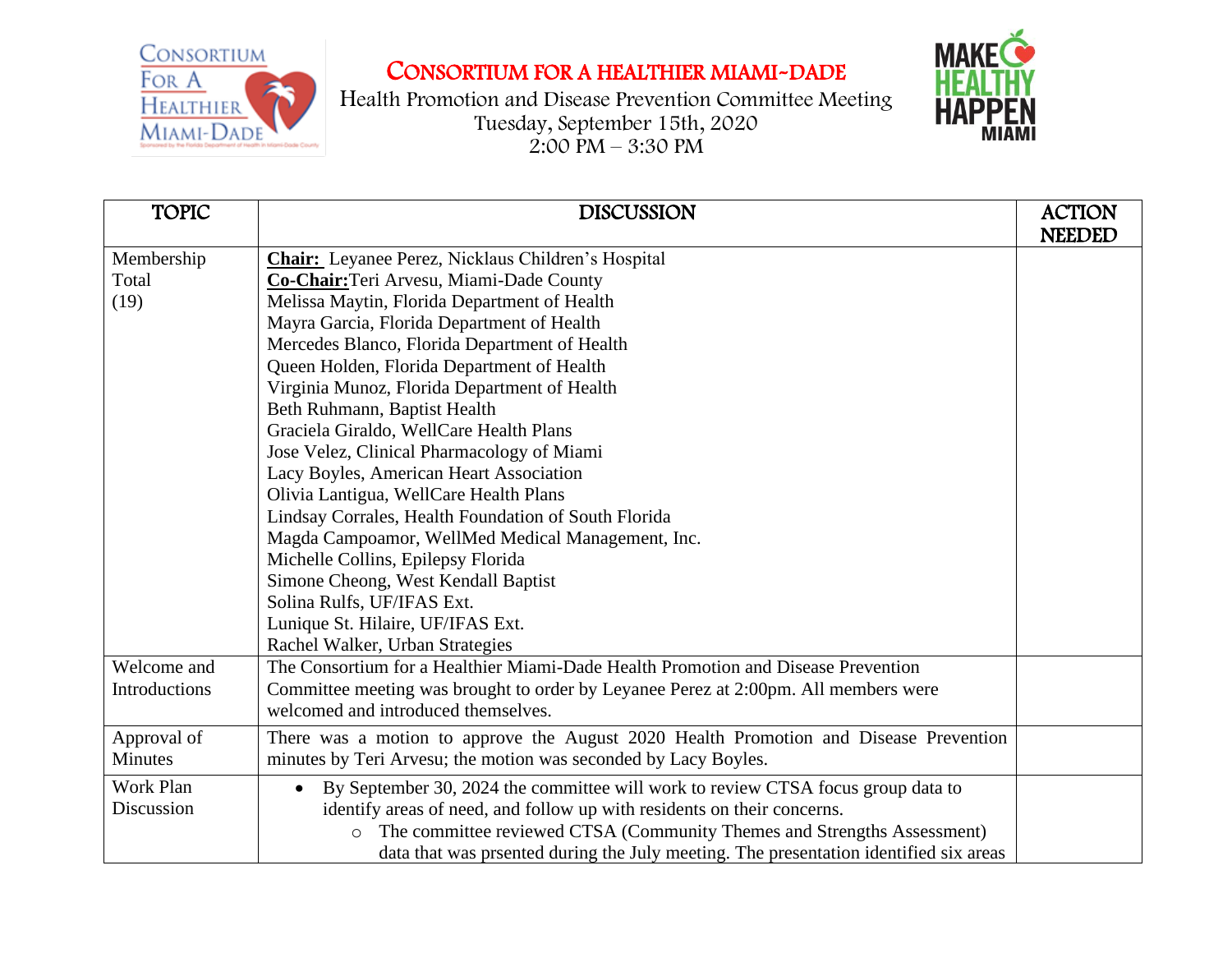

## CONSORTIUM FOR A HEALTHIER MIAMI-DADE

Health Promotion and Disease Prevention Committee Meeting Tuesday, September 15th, 2020  $2:00 \text{ PM} - 3:30 \text{ PM}$ 



| of improvement for the community: a) transportation/built environment b) access to                  |  |
|-----------------------------------------------------------------------------------------------------|--|
| healthy foods c) education d) neighborhood safety e) health service utilization f)                  |  |
| community involvement.                                                                              |  |
| The committee identified areas on which they could focus on such as:<br>$\circ$                     |  |
| Transportation/built environment: partnering with the Health & The Built                            |  |
| Environment Committee $\&$ supporting the Underline initiative.                                     |  |
| Access to healthy food: addressing health disparities and food insecurity.                          |  |
| With affordability and transportation being main barriers to accessing                              |  |
| healthy food, the committee can work on an initiative focusing on bringing                          |  |
| healthy options to corner stores. The Tobacco-Free Workgroup and Florida                            |  |
| impact are working on similar initiatives.                                                          |  |
| By September 30, 2024 the committee will work to host an annual health fair for the                 |  |
| community.                                                                                          |  |
| Earlier this year, the committee set a date and reserved a location for their annual<br>$\circ$     |  |
| health fair. Due to COVID-19, the health fair was postponed.                                        |  |
| The Consortium for a Healthier Miami-Dade is planning a health fair which any of<br>$\circ$         |  |
| the committees can join and support. It would be a drive-thru event on Saturday,                    |  |
| November 21st, 2020 (third week of November) from 10am-12pm. A virtual                              |  |
| component would take place an hour before the event begins and will focus on                        |  |
| educational segments for community engagement. The Consortium hopes to impact                       |  |
| approximately #250 individuals and provide health education, produce, and other                     |  |
| resources. The site is still to be determined, but the Department of Health's West                  |  |
| Perrine Health Center is being considered. Partners and community organizations                     |  |
| who wish to participate and support with donations or materials can contact:                        |  |
| Melissa Maytin at melissa.maytin@flhealth.gov.                                                      |  |
| By September 30, 2024 the committee will work to identify areas with the highest needs<br>$\bullet$ |  |
| and resources that can be used to address those needs.                                              |  |
| The committee discussed the potential of working on a water bottle/water bottle<br>$\circ$          |  |
| refill stations initiative in which water bottles could be distributed in the community             |  |
| or where water bottle refill stations could be installed.                                           |  |
|                                                                                                     |  |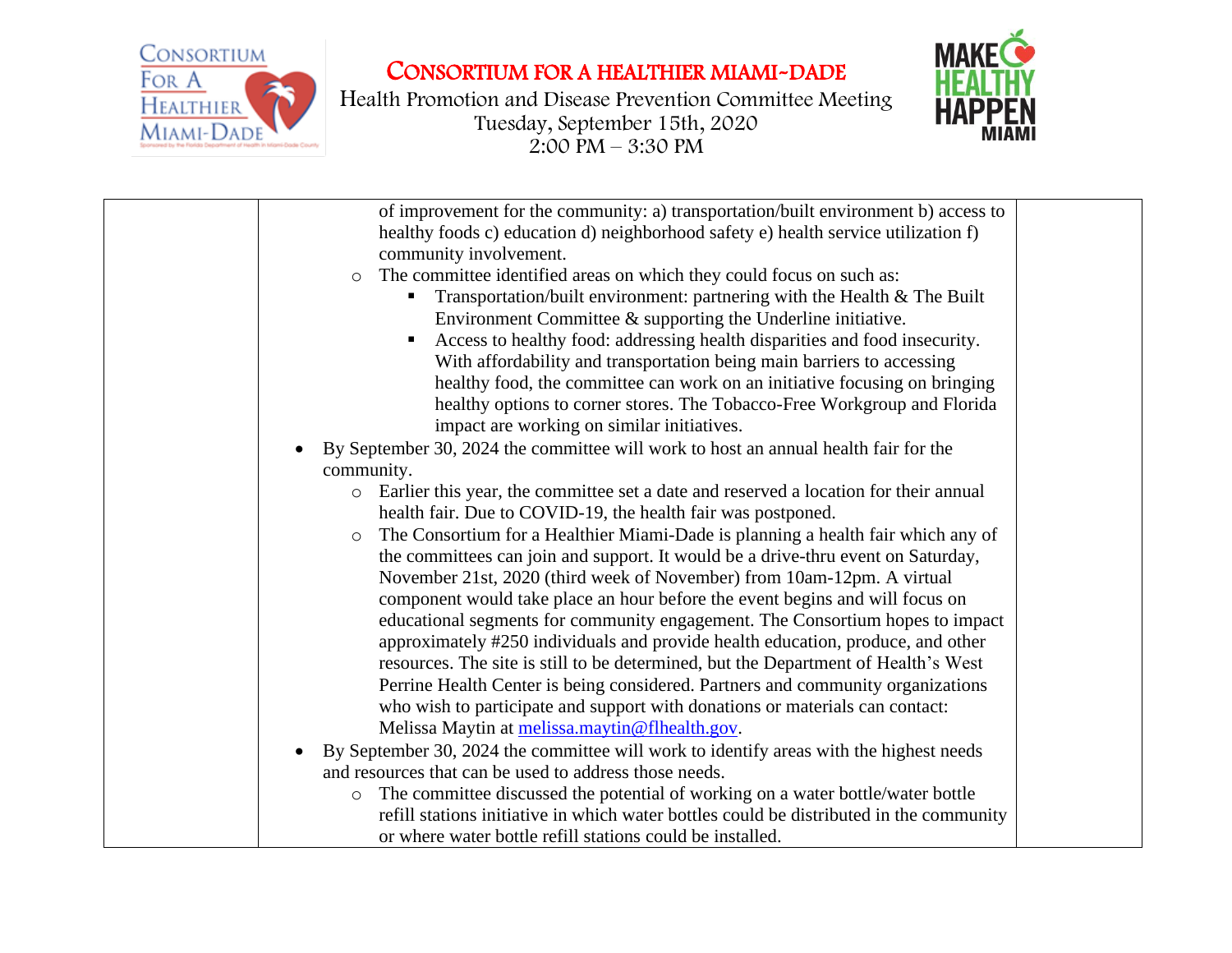

## CONSORTIUM FOR A HEALTHIER MIAMI-DADE

Health Promotion and Disease Prevention Committee Meeting Tuesday, September 15th, 2020  $2:00 \text{ PM} - 3:30 \text{ PM}$ 



| Recognition of<br>Improved<br>Performance | By September 30, 2020 the committee will work to review national frameworks.<br>$\blacksquare$<br>o The committee reviewed the Ending the HIV Epidemic national framwork.<br>By September 30, 2024 the committee will work to increase use of Walker Tracker app.<br>o The first year of the Walker Tracker App initiative was just completed. Out of the 6<br>winners 3 of them were Consortium members.                                                                                                                                                                                                                                                                                                                                                                                                                                                                                                                                                                                                                                                                                                                                                                                                                                                                                                                                                                |  |
|-------------------------------------------|--------------------------------------------------------------------------------------------------------------------------------------------------------------------------------------------------------------------------------------------------------------------------------------------------------------------------------------------------------------------------------------------------------------------------------------------------------------------------------------------------------------------------------------------------------------------------------------------------------------------------------------------------------------------------------------------------------------------------------------------------------------------------------------------------------------------------------------------------------------------------------------------------------------------------------------------------------------------------------------------------------------------------------------------------------------------------------------------------------------------------------------------------------------------------------------------------------------------------------------------------------------------------------------------------------------------------------------------------------------------------|--|
| <b>Executive Board</b><br>Update          | The Executive Board discussed the areas they would like the Consortium to focus on.<br>п.<br>The Consortium directory will be published soon. If you would like to add your<br>organization to the directory, please reach out to Melissa Maytin at:<br>melissa.maytin@flhealth.gov<br>The Executive Board also discussed ways in which they can have electoral candidates and<br>п,<br>commissioners learn about and participate in the Consortium.                                                                                                                                                                                                                                                                                                                                                                                                                                                                                                                                                                                                                                                                                                                                                                                                                                                                                                                     |  |
| Partner Updates                           | Clinical Pharmacology of Miami is a local research facility that also provides resources to<br>п<br>the community.<br>The American Heart Association is currently working on nutrition security and disease<br>prevention. Lacy Boyles, Community Impact Director, is attempting to work with the<br>school system to focus on the CEP (Community Eligibility Provision) to provide free lunch<br>to students in low-income areas. For more information contact: lacy.boyles@heart.org<br>The Health Foundation of South Florida have been focusing on a COVID-19 response<br>$\blacksquare$<br>initiative focusing on having residents in vulnerable communities get tested. They are also<br>in the process of releasing their new strategic plan by the end of October.<br>Epilepsy Florida have open training sessions that are open to the public. For more<br>$\blacksquare$<br>information contact: mcollins@epilepsyfl.org.<br>The Healthy Hub at West Kendall Baptist Hospital has re-opened. It is open to employees<br>and will open to visitors next week. The hospital's visting hours are from 1pm-4pm, but<br>vary by location.<br>Baptist Health will be opening their express cares for flu shots soon. The flu shot will be<br>$\blacksquare$<br>free and insurance will not be needed. It will be by appointment only. More information to<br>follow. |  |